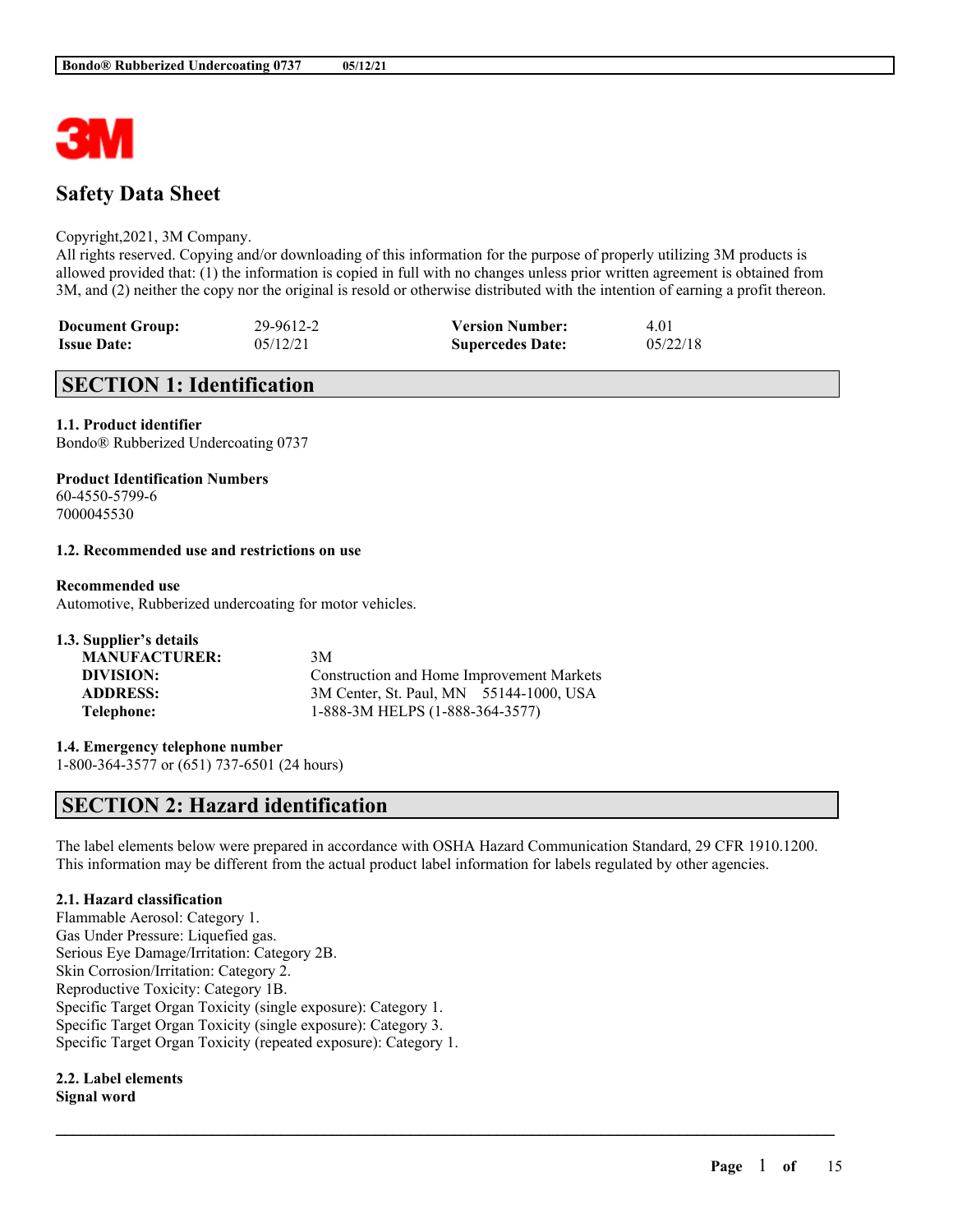Danger

## **Symbols**

Flame | Gas cylinder | Exclamation mark | Health Hazard |

#### **Pictograms**



**Hazard Statements** Extremely flammable aerosol. Contains gas under pressure; may explode if heated.

Causes eye irritation. Causes skin irritation. May cause drowsiness or dizziness. May damage fertility or the unborn child.

Causes damage to organs: cardiovascular system | sensory organs |

Causes damage to organs through prolonged or repeated exposure: nervous system | respiratory system | sensory organs |

#### **Precautionary Statements**

#### **General:**

Keep out of reach of children.

### **Prevention:**

Obtain special instructions before use. Do not handle until all safety precautions have been read and understood. Keep away from heat/sparks/open flames/hot surfaces. - No smoking. Do not spray on an open flame or other ignition source. Pressurized container: Do not pierce or burn, even after use. Do not breathe dust/fume/gas/mist/vapors/spray. Use only outdoors or in a well-ventilated area. Wear protective gloves. Do not eat, drink or smoke when using this product. Wash thoroughly after handling.

#### **Response:**

IF INHALED: Remove person to fresh air and keep comfortable for breathing. IF IN EYES: Rinse cautiously with water for several minutes. Remove contact lenses, if present and easy to do. Continue rinsing. If eye irritation persists: Get medical advice/attention. IF ON SKIN: Wash with plenty of soap and water. If skin irritation occurs: Get medical advice/attention. Take off contaminated clothing and wash it before reuse.

 $\mathcal{L}_\mathcal{L} = \mathcal{L}_\mathcal{L} = \mathcal{L}_\mathcal{L} = \mathcal{L}_\mathcal{L} = \mathcal{L}_\mathcal{L} = \mathcal{L}_\mathcal{L} = \mathcal{L}_\mathcal{L} = \mathcal{L}_\mathcal{L} = \mathcal{L}_\mathcal{L} = \mathcal{L}_\mathcal{L} = \mathcal{L}_\mathcal{L} = \mathcal{L}_\mathcal{L} = \mathcal{L}_\mathcal{L} = \mathcal{L}_\mathcal{L} = \mathcal{L}_\mathcal{L} = \mathcal{L}_\mathcal{L} = \mathcal{L}_\mathcal{L}$ 

IF exposed or concerned: Get medical advice/attention.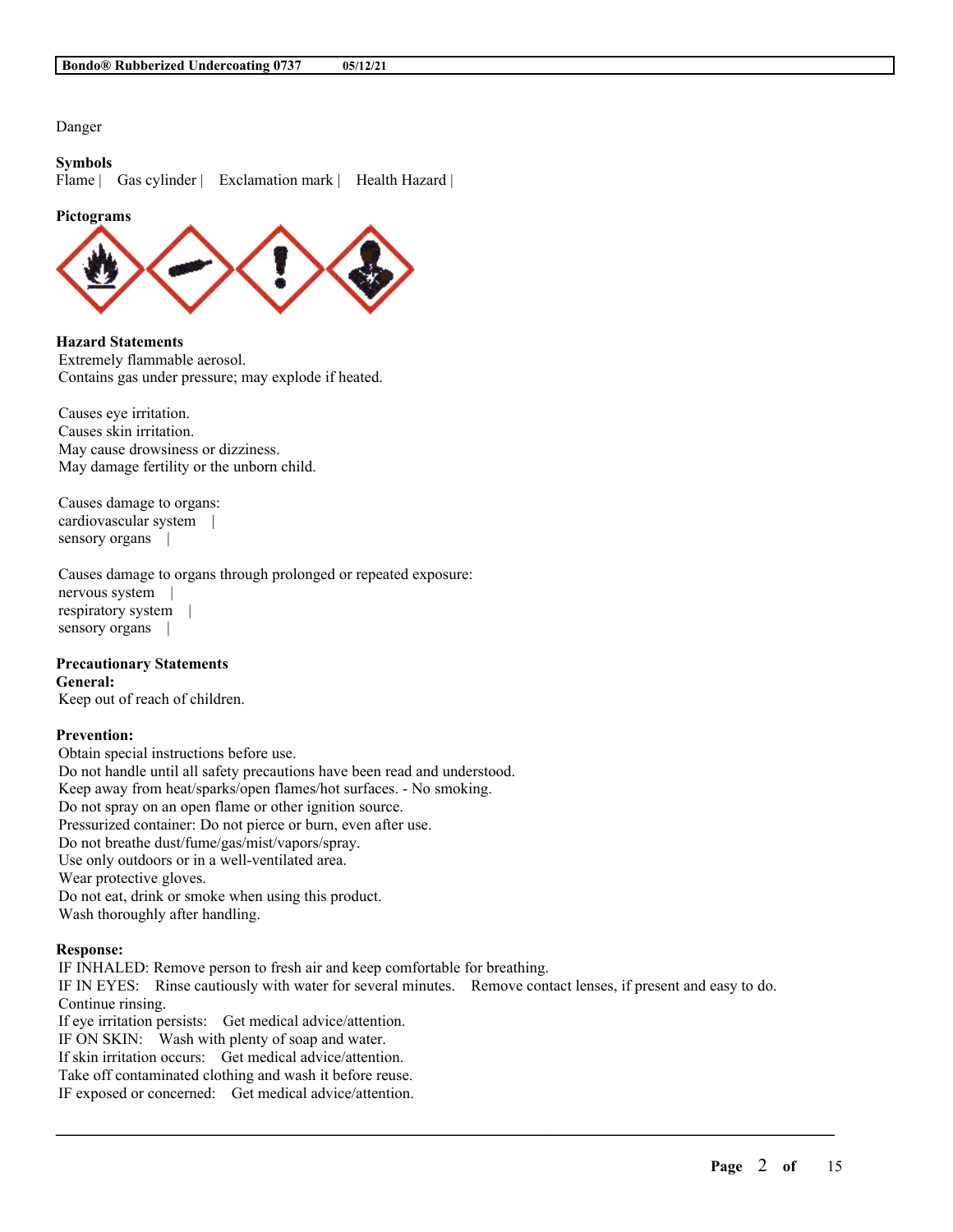Specific treatment (see Notes to Physician on this label).

#### **Storage:**

Protect from sunlight. Do not expose to temperatures exceeding 50C/122F. Store in a well-ventilated place. Keep container tightly closed. Store locked up.

## **Disposal:**

Dispose of contents/container in accordance with applicable local/regional/national/international regulations.

## **Notes to Physician:**

Exposure may increase myocardial irritability. Do not administer sympathomimetic drugs unless absolutely necessary. This product contains methanol. If there is a reasonable suspicion of methanol poisoning, intravenous (IV) administration with either fomepizole (preferred) or ethanol (if fomepizole is unavailable) should be considered as part of the medical management.

## **SECTION 3: Composition/information on ingredients**

| Ingredient             | C.A.S. No.     | $%$ by Wt                   |
|------------------------|----------------|-----------------------------|
| Calcium Carbonate      | 471-34-1       | 20 - 55 Trade Secret *      |
| Asphalt                | 8052-42-4      | 30 Trade Secret *<br>$10 -$ |
| Toluene                | 108-88-3       | 10 - 30 Trade Secret *      |
| Talc                   | 14807-96-6     | 5 - 15 Trade Secret *       |
| Propane                | 74-98-6        | 7 - 13 Trade Secret *       |
| <b>Mineral Spirits</b> | 64742-88-7     | 5 - 10 Trade Secret *       |
| <b>Butane</b>          | $106 - 97 - 8$ | 3 - 7 Trade Secret *        |
| Aluminum Silicate      | 1327-36-2      | $\leq$ 3 Trade Secret *     |
| Methyl Alcohol         | 67-56-1        | $\leq$ 2 Trade Secret *     |

\*The specific chemical identity and/or exact percentage (concentration) of this composition has been withheld as a trade secret.

# **SECTION 4: First aid measures**

#### **4.1. Description of first aid measures**

#### **Inhalation:**

Remove person to fresh air. Get medical attention.

#### **Skin Contact:**

Immediately wash with soap and water. Remove contaminated clothing and wash before reuse. If signs/symptoms develop, get medical attention.

## **Eye Contact:**

Immediately flush with large amounts of water for at least 15 minutes. Remove contact lenses if easy to do. Continue rinsing. Immediately get medical attention.

#### **If Swallowed:**

Rinse mouth. If you feel unwell, get medical attention.

#### **4.2. Most important symptoms and effects, both acute and delayed**

Central nervous system depression (headache, dizziness, drowsiness, incoordination, nausea, slurred speech, giddiness, and unconsciousness). Target organ effects. See Section 11 for additional details. Target organ effects following prolonged or repeated exposure. See Section 11 for additional details.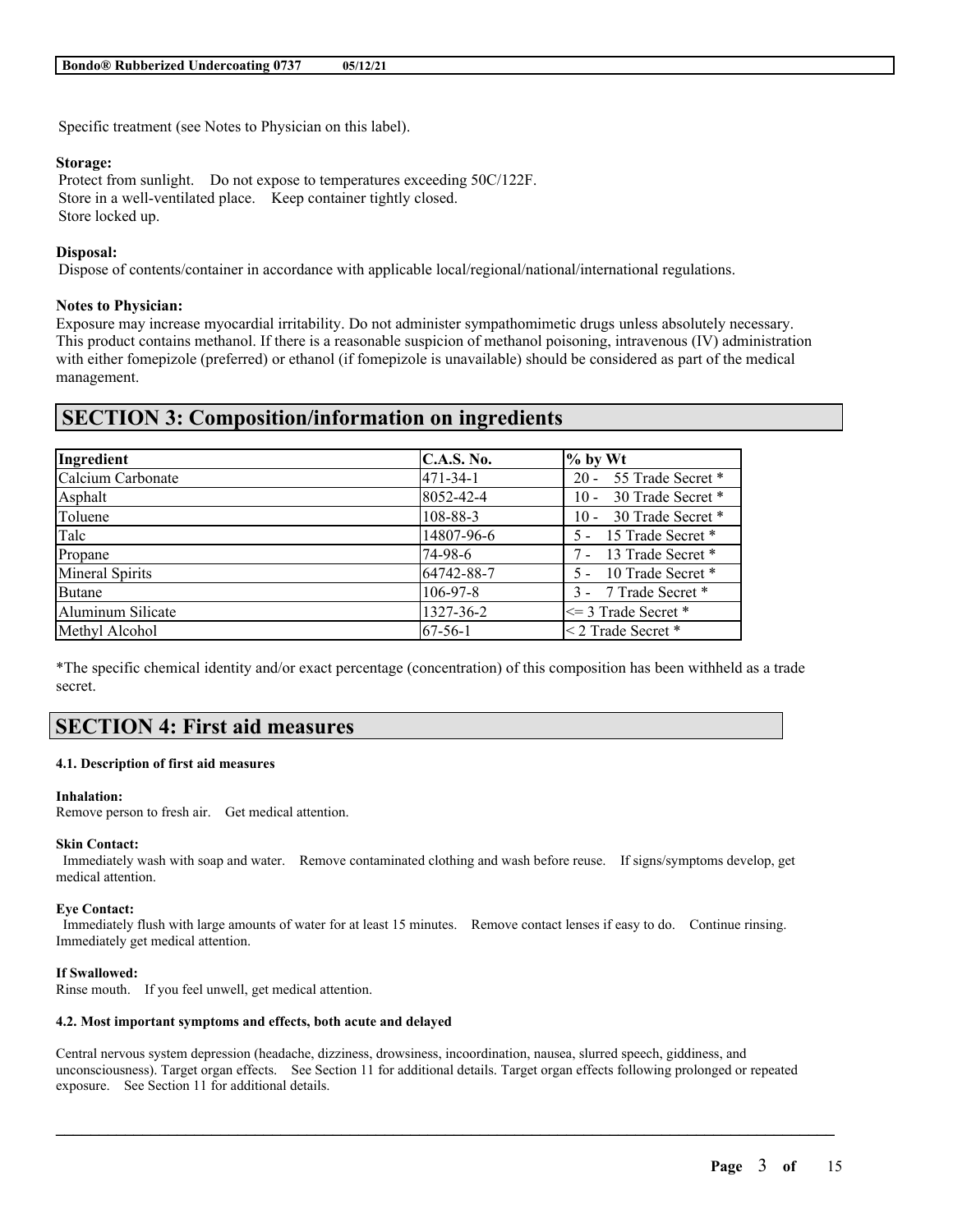#### **4.3. Indication of any immediate medical attention and special treatment required**

This product contains methanol. If there is a reasonable suspicion of methanol poisoning, intravenous (IV) administration with either fomepizole (preferred) or ethanol (if fomepizole is unavailable) should be considered as part of the medical management. Exposure may increase myocardial irritability. Do not administer sympathomimetic drugs unless absolutely necessary.

## **SECTION 5: Fire-fighting measures**

## **5.1. Suitable extinguishing media**

Use a fire fighting agent suitable for the surrounding fire.

#### **5.2. Special hazards arising from the substance or mixture**

Closed containers exposed to heat from fire may build pressure and explode.

## **Hazardous Decomposition or By-Products**

| Substance        | Condition         |
|------------------|-------------------|
| Hydrocarbons     | During Combustion |
| Carbon monoxide  | During Combustion |
| Carbon dioxide   | During Combustion |
| Hydrogen Sulfide | During Combustion |
| Oxides of Sulfur | During Combustion |
|                  |                   |

#### **5.3. Special protective actions for fire-fighters**

Water may not effectively extinguish fire; however, it should be used to keep fire-exposed containers and surfaces cool and prevent explosive rupture.

## **SECTION 6: Accidental release measures**

#### **6.1. Personal precautions, protective equipment and emergency procedures**

Evacuate area. Keep away from heat/sparks/open flames/hot surfaces. - No smoking. Use only non-sparking tools. Ventilate the area with fresh air. For large spill, or spills in confined spaces, provide mechanical ventilation to disperse or exhaust vapors, in accordance with good industrial hygiene practice. Warning! A motor could be an ignition source and could cause flammable gases or vapors in the spill area to burn or explode. Refer to other sections of this SDS for information regarding physical and health hazards, respiratory protection, ventilation, and personal protective equipment.

#### **6.2. Environmental precautions**

Avoid release to the environment. For larger spills, cover drains and build dikes to prevent entry into sewer systems or bodies of water.

## **6.3. Methods and material for containment and cleaning up**

If possible, seal leaking container. Place leaking containers in a well-ventilated area, preferably an operating exhaust hood, or if necessary outdoors on an impermeable surface until appropriate packaging for the leaking container or its contents is available. Contain spill. Cover spill area with a fire extinguishing foam that is resistant to polar solvents. Working from around the edges of the spill inward, cover with bentonite, vermiculite, or commercially available inorganic absorbent material. Mix in sufficient absorbent until it appears dry. Remember, adding an absorbent material does not remove a physical, health, or environmental hazard. Collect as much of the spilled material as possible using non-sparking tools. Place in a metal container approved for transportation by appropriate authorities. Clean up residue with an appropriate solvent selected by a qualified and authorized person. Ventilate the area with fresh air. Read and follow safety precautions on the solvent label and SDS. Seal the container. Dispose of collected material as soon as possible in accordance with applicable local/regional/national/international regulations.

## **SECTION 7: Handling and storage**

## **7.1. Precautions for safe handling**

 $\mathcal{L}_\mathcal{L} = \mathcal{L}_\mathcal{L} = \mathcal{L}_\mathcal{L} = \mathcal{L}_\mathcal{L} = \mathcal{L}_\mathcal{L} = \mathcal{L}_\mathcal{L} = \mathcal{L}_\mathcal{L} = \mathcal{L}_\mathcal{L} = \mathcal{L}_\mathcal{L} = \mathcal{L}_\mathcal{L} = \mathcal{L}_\mathcal{L} = \mathcal{L}_\mathcal{L} = \mathcal{L}_\mathcal{L} = \mathcal{L}_\mathcal{L} = \mathcal{L}_\mathcal{L} = \mathcal{L}_\mathcal{L} = \mathcal{L}_\mathcal{L}$ Do not use in a confined area with minimal air exchange. Keep out of reach of children. Do not handle until all safety precautions have been read and understood. Keep away from heat/sparks/open flames/hot surfaces. - No smoking. Do not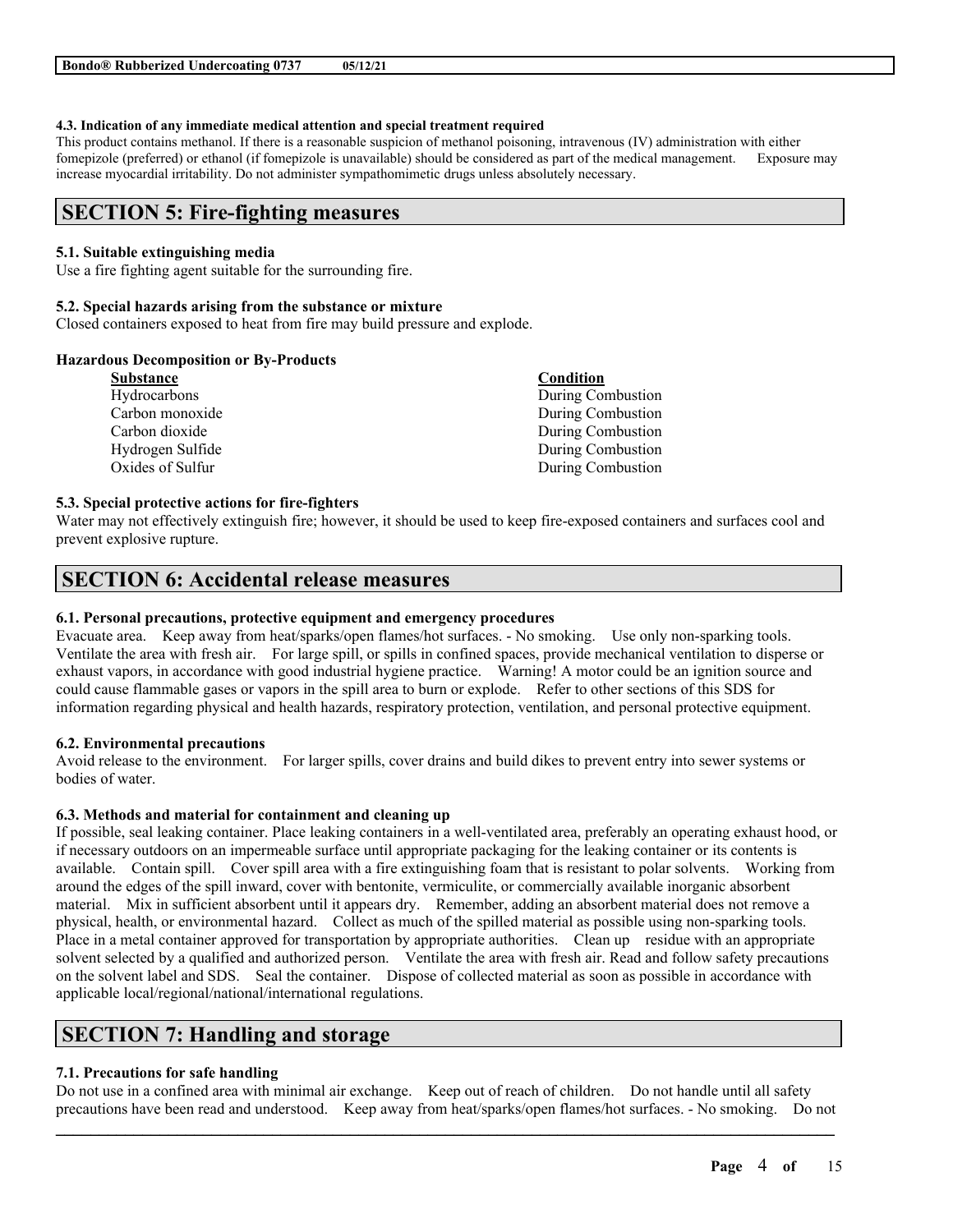spray on an open flame or other ignition source. Do not pierce or burn, even after use. Do not breathe dust/fume/gas/mist/vapors/spray. Do not get in eyes, on skin, or on clothing. Do not eat, drink or smoke when using this product. Wash thoroughly after handling. Avoid contact with oxidizing agents (eg. chlorine, chromic acid etc.) Use personal protective equipment (gloves, respirators, etc.) as required.

## **7.2. Conditions for safe storage including any incompatibilities**

Store in a well-ventilated place. Keep container tightly closed. Protect from sunlight. Do not expose to temperatures exceeding 50C/122F. Store away from heat. Store away from acids. Store away from oxidizing agents.

# **SECTION 8: Exposure controls/personal protection**

## **8.1. Control parameters**

## **Occupational exposure limits**

If a component is disclosed in section 3 but does not appear in the table below, an occupational exposure limit is not available for the component.

| Ingredient           | <b>C.A.S. No.</b> | Agency       | Limit type                    | <b>Additional Comments</b> |
|----------------------|-------------------|--------------|-------------------------------|----------------------------|
| <b>Butane</b>        | $106 - 97 - 8$    | <b>ACGIH</b> | STEL:1000 ppm                 |                            |
| Natural gas          | $106 - 97 - 8$    | <b>ACGIH</b> | Limit value not established:  | simple asphyxiant          |
| Toluene              | 108-88-3          | <b>ACGIH</b> | $TWA:20$ ppm                  | A4: Not class. as human    |
|                      |                   |              |                               | carcin, Ototoxicant        |
| Toluene              | 108-88-3          | <b>OSHA</b>  | TWA:200 ppm;CEIL:300 ppm      |                            |
| Talc                 | 14807-96-6        | <b>ACGIH</b> | TWA(respirable fraction):2    | A4: Not class. as human    |
|                      |                   |              | mg/m3                         | carcin                     |
| Talc                 | 14807-96-6        | <b>OSHA</b>  | TWA                           |                            |
|                      |                   |              | concentration(respirable):0.1 |                            |
|                      |                   |              | $mg/m3(2.4$ millions of       |                            |
|                      |                   |              | particles/cu. ft.); TWA:20    |                            |
|                      |                   |              | millions of particles/cu. ft. |                            |
| Kerosine (petroleum) | 64742-88-7        | <b>ACGIH</b> | TWA(as total hydrocarbon      | A3: Confirmed animal       |
|                      |                   |              | vapor, non-aerosol):200       | carcin., SKIN              |
|                      |                   |              | mg/m3                         |                            |
| Naphtha              | 64742-88-7        | <b>OSHA</b>  | TWA:400 mg/m3(100 ppm)        |                            |
| Methyl Alcohol       | $67-56-1$         | <b>ACGIH</b> | $TWA:200$ ppm; $STEL:250$ ppm | Danger of cutaneous        |
|                      |                   |              |                               | absorption                 |
| Methyl Alcohol       | $67-56-1$         | <b>OSHA</b>  | TWA:260 mg/m3(200 ppm)        |                            |
| Propane              | 74-98-6           | <b>ACGIH</b> | Limit value not established:  | simple asphyxiant          |
| Propane              | 74-98-6           | <b>OSHA</b>  | TWA:1800 mg/m3(1000 ppm)      |                            |
| Asphalt              | 8052-42-4         | <b>ACGIH</b> | TWA(as benzene solubles, inh  | A4: Not class. as human    |
|                      |                   |              | fume $:0.5$ mg/m3             | carcin                     |

ACGIH : American Conference of Governmental Industrial Hygienists

AIHA : American Industrial Hygiene Association

CMRG : Chemical Manufacturer's Recommended Guidelines

OSHA : United States Department of Labor - Occupational Safety and Health Administration

TWA: Time-Weighted-Average

STEL: Short Term Exposure Limit

CEIL: Ceiling

#### **8.2. Exposure controls**

## **8.2.1. Engineering controls**

Do not remain in area where available oxygen may be reduced. Use general dilution ventilation and/or local exhaust ventilation to control airborne exposures to below relevant Exposure Limits and/or control dust/fume/gas/mist/vapors/spray. If ventilation is not adequate, use respiratory protection equipment.

 $\mathcal{L}_\mathcal{L} = \mathcal{L}_\mathcal{L} = \mathcal{L}_\mathcal{L} = \mathcal{L}_\mathcal{L} = \mathcal{L}_\mathcal{L} = \mathcal{L}_\mathcal{L} = \mathcal{L}_\mathcal{L} = \mathcal{L}_\mathcal{L} = \mathcal{L}_\mathcal{L} = \mathcal{L}_\mathcal{L} = \mathcal{L}_\mathcal{L} = \mathcal{L}_\mathcal{L} = \mathcal{L}_\mathcal{L} = \mathcal{L}_\mathcal{L} = \mathcal{L}_\mathcal{L} = \mathcal{L}_\mathcal{L} = \mathcal{L}_\mathcal{L}$ 

#### **8.2.2. Personal protective equipment (PPE)**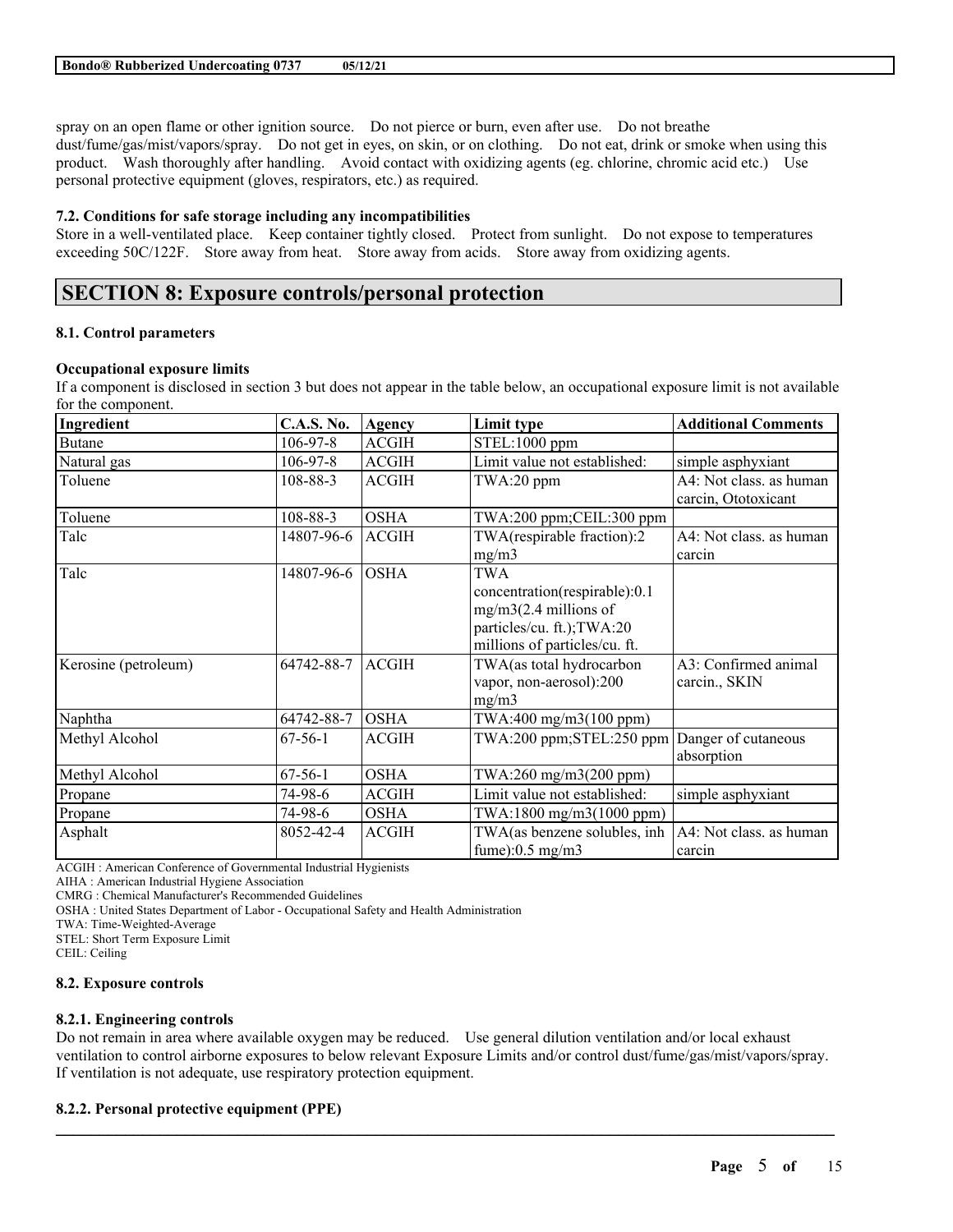## **Eye/face protection**

Select and use eye/face protection to prevent contact based on the results of an exposure assessment. The following eye/face protection(s) are recommended: Full Face Shield Indirect Vented Goggles

## **Skin/hand protection**

Select and use gloves and/or protective clothing approved to relevant local standards to prevent skin contact based on the results of an exposure assessment. Selection should be based on use factors such as exposure levels, concentration of the substance or mixture, frequency and duration, physical challenges such as temperature extremes, and other use conditions. Consult with your glove and/or protective clothing manufacturer for selection of appropriate compatible gloves/protective clothing. Note: Nitrile gloves may be worn over polymer laminate gloves to improve dexterity. Gloves made from the following material(s) are recommended: Fluoroelastomer Polymer laminate

## **Respiratory protection**

An exposure assessment may be needed to decide if a respirator is required. If a respirator is needed, use respirators as part of a full respiratory protection program. Based on the results of the exposure assessment, select from the following respirator type(s) to reduce inhalation exposure:

Half facepiece or full facepiece supplied-air respirator

For questions about suitability for a specific application, consult with your respirator manufacturer.

# **SECTION 9: Physical and chemical properties**

## **9.1. Information on basic physical and chemical properties**

| Appearance                             |                                                   |
|----------------------------------------|---------------------------------------------------|
| <b>Physical state</b>                  | Liquid                                            |
| Color                                  | <b>Black</b>                                      |
| <b>Specific Physical Form:</b>         | Aerosol                                           |
| Odor                                   | Solvent                                           |
| <b>Odor threshold</b>                  | No Data Available                                 |
| pН                                     | No Data Available                                 |
| <b>Melting point</b>                   | No Data Available                                 |
| <b>Boiling Point</b>                   | No Data Available                                 |
| <b>Flash Point</b>                     | <=0 °F [Test Method: Closed Cup]                  |
| <b>Evaporation rate</b>                | $>=1$ [Ref Std:ETHER=1]                           |
| <b>Flammability (solid, gas)</b>       | Not Applicable                                    |
| <b>Flammable Limits(LEL)</b>           | $1.6\%$                                           |
| <b>Flammable Limits(UEL)</b>           | $6.5\%$                                           |
| <b>Vapor Pressure</b>                  | No Data Available                                 |
| <b>Vapor Density</b>                   | $>=1$ [Ref Std: AIR=1]                            |
| <b>Density</b>                         | $1.1$ g/ml                                        |
| <b>Specific Gravity</b>                | 1.1 $[RefStd:WATER=1]$                            |
| <b>Solubility In Water</b>             | Not Applicable                                    |
| Solubility- non-water                  | No Data Available                                 |
| Partition coefficient: n-octanol/water | No Data Available                                 |
| <b>Autoignition temperature</b>        | >=470 °F [Test Method: Estimated]                 |
| <b>Decomposition temperature</b>       | No Data Available                                 |
| <b>Viscosity</b>                       | No Data Available                                 |
| <b>Hazardous Air Pollutants</b>        | 0.287 lb HAPS/lb solids [Test Method: Calculated] |
|                                        |                                                   |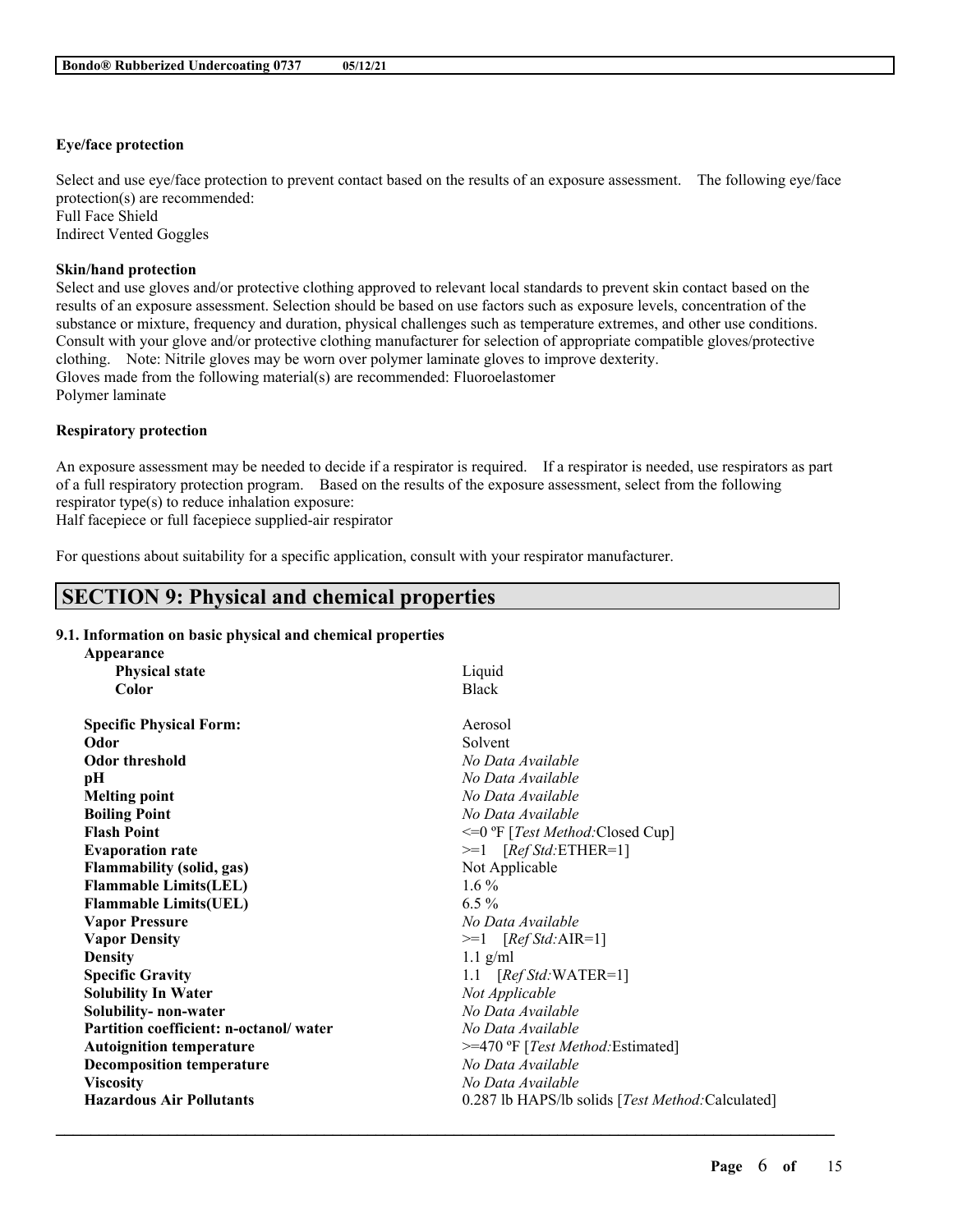**Percent volatile** 40.0 % weight

**Volatile Organic Compounds** 40.0 % weight [*Test Method:*calculated per CARB title 2] **Volatile Organic Compounds** 440 g/l [*Test Method:calculated SCAQMD rule 443.1*] **VOC Less H2O & Exempt Solvents** 440 g/l [*Test Method:*calculated SCAQMD rule 443.1]

## **SECTION 10: Stability and reactivity**

#### **10.1. Reactivity**

This material may be reactive with certain agents under certain conditions - see the remaining headings in this section.

**10.2. Chemical stability** Stable.

**10.3. Possibility of hazardous reactions**

Hazardous polymerization will not occur.

**10.4. Conditions to avoid** Heat Sparks and/or flames

**10.5. Incompatible materials** Strong acids Strong oxidizing agents

### **10.6. Hazardous decomposition products**

None known.

**Substance Condition**

Refer to section 5.2 for hazardous decomposition products during combustion.

## **SECTION 11: Toxicological information**

The information below may not be consistent with the material classification in Section 2 if specific ingredient **classifications are mandated by a competent authority. In addition, toxicological data on ingredients may not be** reflected in the material classification and/or the signs and symptoms of exposure, because an ingredient may be present below the threshold for labeling, an ingredient may not be available for exposure, or the data may not be **relevant to the material as a whole.**

**11.1. Information on Toxicological effects**

**Signs and Symptoms of Exposure**

Based on test data and/or information on the components, this material may produce the following health effects:

#### **Inhalation:**

Respiratory Tract Irritation: Signs/symptoms may include cough, sneezing, nasal discharge, headache, hoarseness, and nose and throat pain.

May cause additional health effects (see below).

#### **Skin Contact:**

Skin Irritation: Signs/symptoms may include localized redness, swelling, itching, dryness, cracking, blistering, and pain. May cause additional health effects (see below).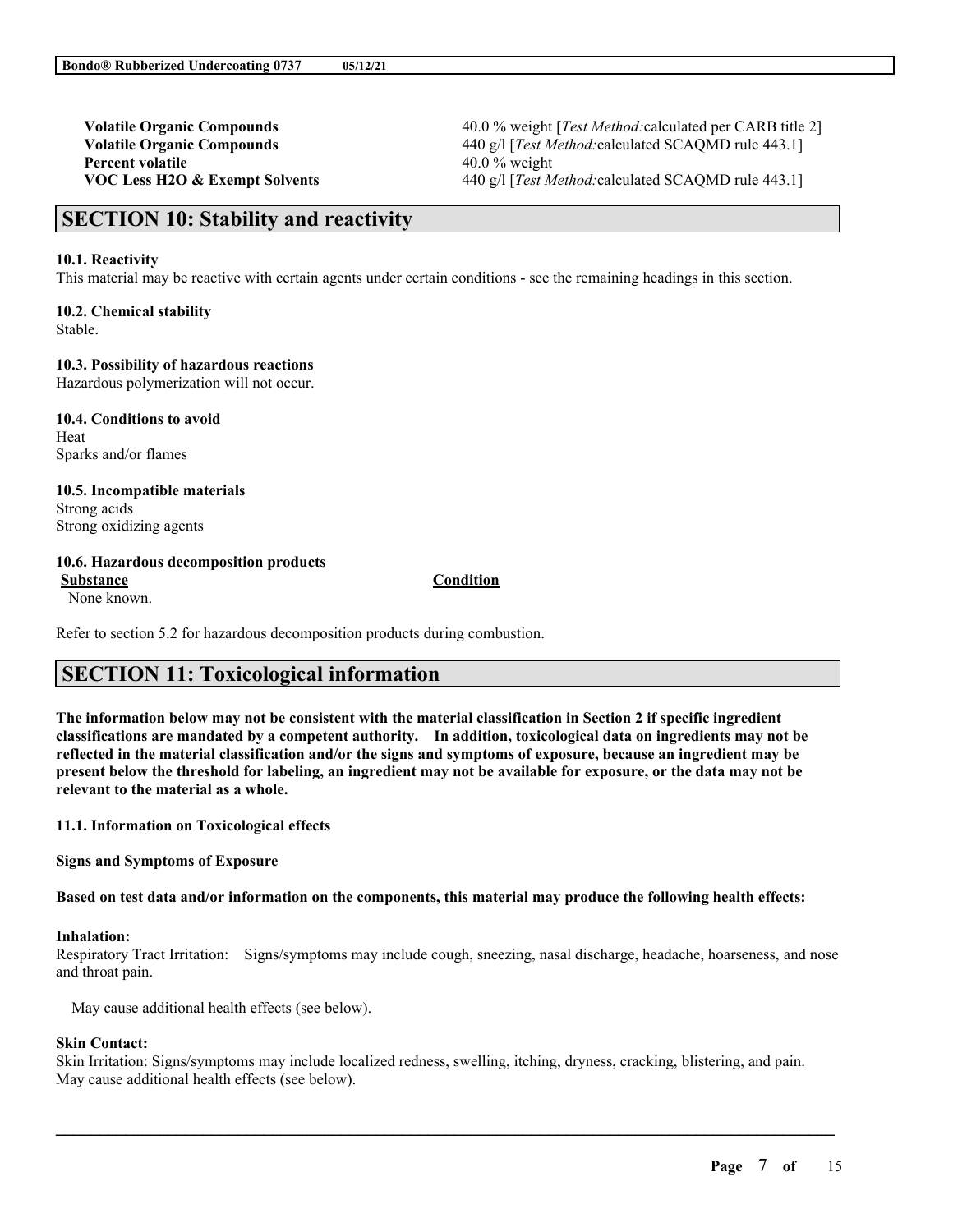## **Eye Contact:**

Moderate Eye Irritation: Signs/symptoms may include redness, swelling, pain, tearing, and blurred or hazy vision.

## **Ingestion:**

Gastrointestinal Irritation: Signs/symptoms may include abdominal pain, stomach upset, nausea, vomiting and diarrhea.

May cause additional health effects (see below).

## **Additional Health Effects:**

#### **Single exposure may cause target organ effects:**

Central Nervous System (CNS) Depression: Signs/symptoms may include headache, dizziness, drowsiness, incoordination, nausea, slowed reaction time, slurred speech, giddiness, and unconsciousness.

May cause blindness.

Single exposure, above recommended guidelines, may cause: Cardiac Sensitization: Signs/symptoms may include irregular heartbeat (arrhythmia), faintness, chest pain, and may be fatal.

## **Prolonged or repeated exposure may cause target organ effects:**

Pneumoconiosis: Sign/symptoms may include persistent cough, breathlessness, chest pain, increased amounts of sputum, and changes in lung function tests.

Ocular Effects: Signs/symptoms may include blurred or significantly impaired vision.

Auditory Effects: Signs/symptoms may include hearing impairment, balance dysfunction and ringing in the ears.

Olfactory Effects: Signs/symptoms may include decreased ability to detect odors and/or complete loss of smell.

Neurological Effects: Signs/symptoms may include personality changes, lack of coordination, sensory loss, tingling or numbness of the extremities, weakness, tremors, and/or changes in blood pressure and heart rate.

## **Reproductive/Developmental Toxicity:**

Contains a chemical or chemicals which can cause birth defects or other reproductive harm.

#### **Carcinogenicity:**

| Ingredient | INO.                     | $\sim$<br>Aass<br>Description                   | 'egulation                                                                                            |
|------------|--------------------------|-------------------------------------------------|-------------------------------------------------------------------------------------------------------|
| Asphalt    | 8052<br>$\sqrt{-1}$<br>╌ | $\sim$<br>GI.<br>$\sim$<br>sible<br>human carc. | ternational<br>Cancer<br><b>Research</b><br>on<br>$Agen$ <sup><math>\cdot</math></sup><br>tor<br>Infe |

## **Toxicological Data**

If a component is disclosed in section 3 but does not appear in a table below, either no data are available for that endpoint or the data are not sufficient for classification.

## **Acute Toxicity**

| Name              | Route                                 | <b>Species</b> | Value                                             |
|-------------------|---------------------------------------|----------------|---------------------------------------------------|
| Overall product   | Dermal                                |                | No data available; calculated $ATE > 5,000$ mg/kg |
| Overall product   | Inhalation-<br>Vapor $(4 \text{ hr})$ |                | No data available; calculated ATE > 50 mg/l       |
| Overall product   | Ingestion                             |                | No data available; calculated $ATE > 5,000$ mg/kg |
| Calcium Carbonate | Dermal                                | Rat            | $LD50 > 2,000$ mg/kg                              |
| Calcium Carbonate | Inhalation-                           | Rat            | $LC50$ 3 mg/l                                     |
|                   | Dust/Mist                             |                |                                                   |
|                   | (4 hours)                             |                |                                                   |
| Calcium Carbonate | Ingestion                             | Rat            | LD50 $6,450$ mg/kg                                |
| Asphalt           | Dermal                                | Rabbit         | $LD50 > 2,000$ mg/kg                              |
| Asphalt           | Ingestion                             | Rat            | $LD50 > 5,000$ mg/kg                              |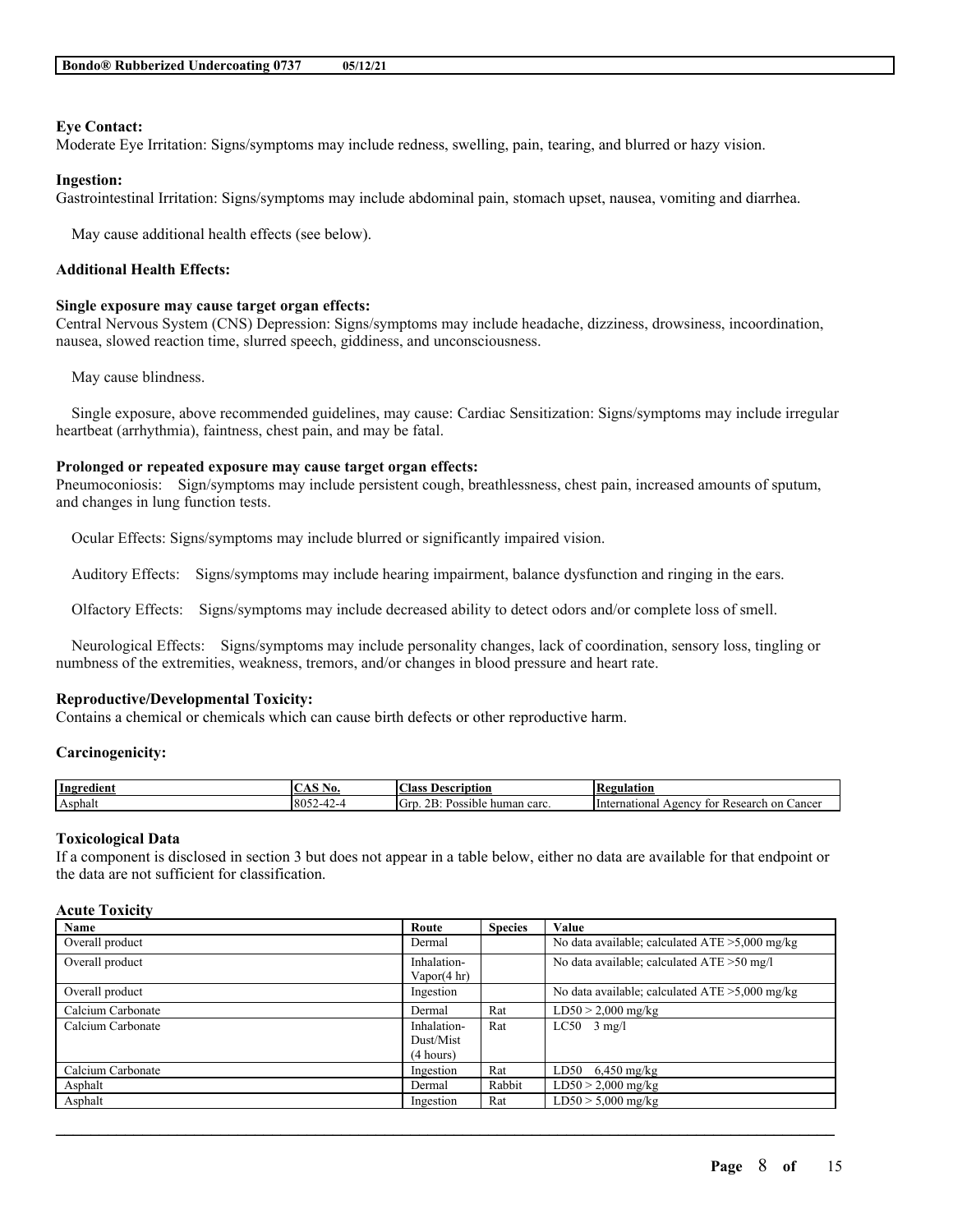| Toluene           | Dermal                  | Rat    | $LD50$ 12,000 mg/kg                        |
|-------------------|-------------------------|--------|--------------------------------------------|
| Toluene           | Inhalation-<br>Vapor (4 | Rat    | $LC50$ 30 mg/l                             |
|                   | hours)                  |        |                                            |
| Toluene           | Ingestion               | Rat    | LD50<br>$5,550$ mg/kg                      |
| Propane           | Inhalation-             | Rat    | $LC50 > 200,000$ ppm                       |
|                   | Gas $(4)$               |        |                                            |
|                   | hours)                  |        |                                            |
| Talc              | Dermal                  |        | LD50 estimated to be $>$ 5,000 mg/kg       |
| Talc              | Ingestion               |        | LD50 estimated to be $>$ 5,000 mg/kg       |
| Mineral Spirits   | Inhalation-             |        | LC50 estimated to be 20 - 50 mg/l          |
|                   | Vapor                   |        |                                            |
| Mineral Spirits   | Dermal                  | Rabbit | $LD50 > 3,000$ mg/kg                       |
| Mineral Spirits   | Ingestion               | Rat    | $LD50 > 5,000$ mg/kg                       |
| Butane            | Inhalation-             | Rat    | LC50 277,000 ppm                           |
|                   | Gas $(4)$               |        |                                            |
|                   | hours)                  |        |                                            |
| Aluminum Silicate | Dermal                  |        | LD50 estimated to be $>$ 5,000 mg/kg       |
| Aluminum Silicate | Ingestion               |        | LD50 estimated to be $>$ 5,000 mg/kg       |
| Methyl Alcohol    | Dermal                  |        | LD50 estimated to be $1,000 - 2,000$ mg/kg |
| Methyl Alcohol    | Inhalation-             |        | LC50 estimated to be $10 - 20$ mg/l        |
|                   | Vapor                   |        |                                            |
| Methyl Alcohol    | Ingestion               |        | LD50 estimated to be $50 - 300$ mg/kg      |

ATE = acute toxicity estimate

## **Skin Corrosion/Irritation**

| Name              | <b>Species</b> | Value                     |
|-------------------|----------------|---------------------------|
|                   |                |                           |
| Calcium Carbonate | Rabbit         | No significant irritation |
| Asphalt           | Human          | Minimal irritation        |
| Toluene           | Rabbit         | Irritant                  |
| Propane           | Rabbit         | Minimal irritation        |
| Talc              | Rabbit         | No significant irritation |
| Mineral Spirits   | Rabbit         | Irritant                  |
| Butane            | Professio      | No significant irritation |
|                   | nal            |                           |
|                   | judgeme        |                           |
|                   | nt             |                           |
| Methyl Alcohol    | Rabbit         | Mild irritant             |

## **Serious Eye Damage/Irritation**

| Name              | <b>Species</b> | Value                     |
|-------------------|----------------|---------------------------|
|                   |                |                           |
| Calcium Carbonate | Rabbit         | No significant irritation |
| Asphalt           | Human          | Mild irritant             |
| Toluene           | Rabbit         | Moderate irritant         |
| Propane           | Rabbit         | Mild irritant             |
| Talc              | Rabbit         | No significant irritation |
| Mineral Spirits   | Rabbit         | No significant irritation |
| Butane            | Rabbit         | No significant irritation |
| Methyl Alcohol    | Rabbit         | Moderate irritant         |

## **Skin Sensitization**

| Name            | <b>Species</b> | Value          |
|-----------------|----------------|----------------|
| Toluene         | Guinea         | Not classified |
|                 | pig            |                |
| Mineral Spirits | Guinea         | Not classified |
|                 | pig            |                |
| Methyl Alcohol  | Guinea         | Not classified |
|                 | pig            |                |

 $\mathcal{L}_\mathcal{L} = \mathcal{L}_\mathcal{L} = \mathcal{L}_\mathcal{L} = \mathcal{L}_\mathcal{L} = \mathcal{L}_\mathcal{L} = \mathcal{L}_\mathcal{L} = \mathcal{L}_\mathcal{L} = \mathcal{L}_\mathcal{L} = \mathcal{L}_\mathcal{L} = \mathcal{L}_\mathcal{L} = \mathcal{L}_\mathcal{L} = \mathcal{L}_\mathcal{L} = \mathcal{L}_\mathcal{L} = \mathcal{L}_\mathcal{L} = \mathcal{L}_\mathcal{L} = \mathcal{L}_\mathcal{L} = \mathcal{L}_\mathcal{L}$ 

## **Photosensitization**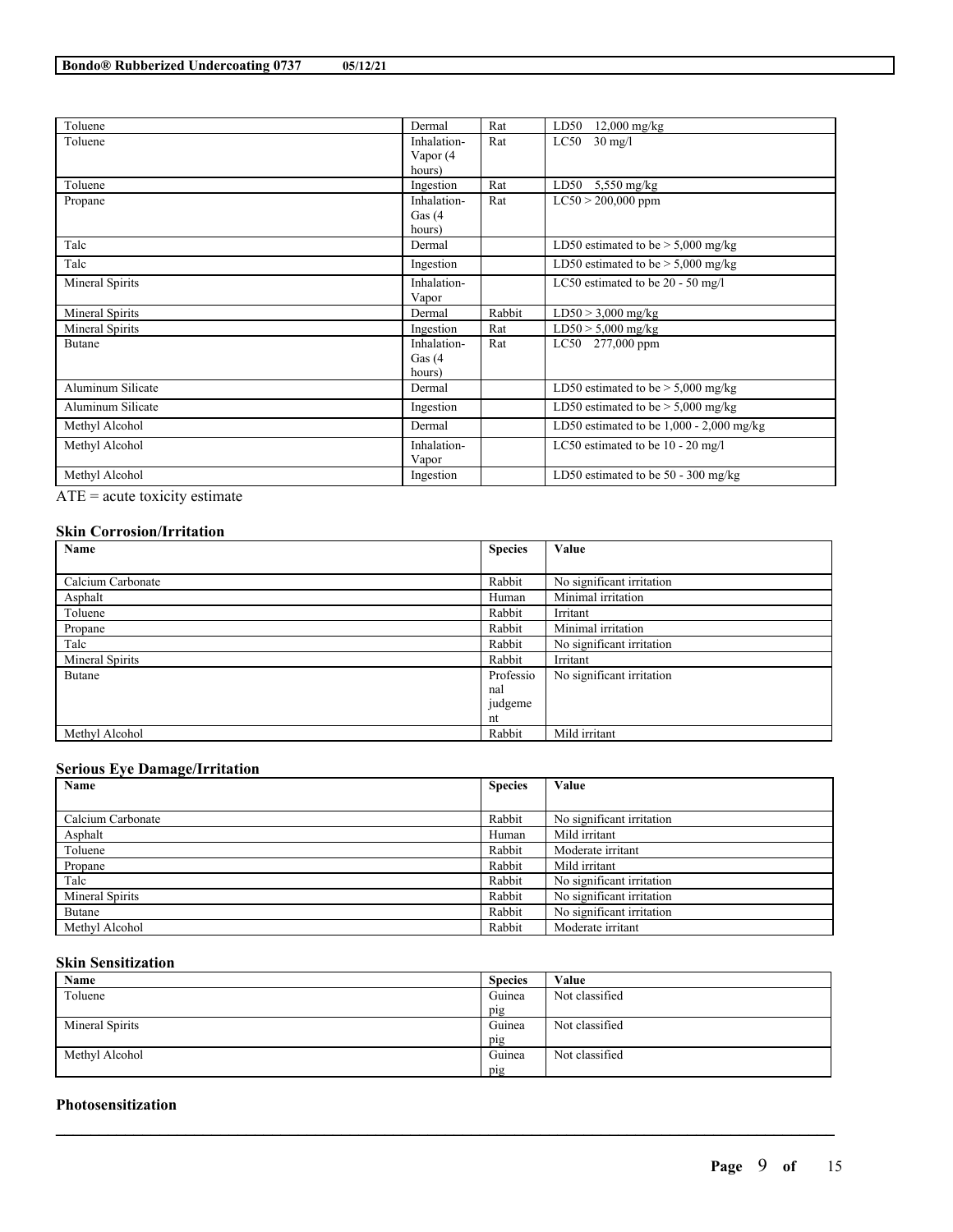| Name                      | Spoolag | - 1<br>'alue |
|---------------------------|---------|--------------|
| . .<br>sphal <sup>+</sup> | ⊣umar   | .            |

## **Respiratory Sensitization**

| Name | <b>Species</b> | Value                    |
|------|----------------|--------------------------|
| Talc | Human          | $\sim$<br>Not classified |

## **Germ Cell Mutagenicity**

| Name            | Route    | Value                                                                           |  |  |
|-----------------|----------|---------------------------------------------------------------------------------|--|--|
|                 |          |                                                                                 |  |  |
| Asphalt         | In vivo  | Not mutagenic                                                                   |  |  |
| Asphalt         | In Vitro | Some positive data exist, but the data are not<br>sufficient for classification |  |  |
| Toluene         | In Vitro | Not mutagenic                                                                   |  |  |
| Toluene         | In vivo  | Not mutagenic                                                                   |  |  |
| Propane         | In Vitro | Not mutagenic                                                                   |  |  |
| Talc            | In Vitro | Not mutagenic                                                                   |  |  |
| Talc            | In vivo  | Not mutagenic                                                                   |  |  |
| Mineral Spirits | In vivo  | Not mutagenic                                                                   |  |  |
| Mineral Spirits | In Vitro | Some positive data exist, but the data are not<br>sufficient for classification |  |  |
| Butane          | In Vitro | Not mutagenic                                                                   |  |  |
| Methyl Alcohol  | In Vitro | Some positive data exist, but the data are not<br>sufficient for classification |  |  |
| Methyl Alcohol  | In vivo  | Some positive data exist, but the data are not<br>sufficient for classification |  |  |

## **Carcinogenicity**

| $\overline{\phantom{a}}$<br>Name | Route                   | <b>Species</b>                | Value                                                                           |
|----------------------------------|-------------------------|-------------------------------|---------------------------------------------------------------------------------|
| Asphalt                          | <b>Not</b><br>Specified | Human<br>and<br>animal        | Some positive data exist, but the data are not<br>sufficient for classification |
| Toluene                          | Dermal                  | Mouse                         | Some positive data exist, but the data are not<br>sufficient for classification |
| Toluene                          | Ingestion               | Rat                           | Some positive data exist, but the data are not<br>sufficient for classification |
| Toluene                          | Inhalation              | Mouse                         | Some positive data exist, but the data are not<br>sufficient for classification |
| Talc                             | Inhalation              | Rat                           | Some positive data exist, but the data are not<br>sufficient for classification |
| Mineral Spirits                  | Dermal                  | Mouse                         | Some positive data exist, but the data are not<br>sufficient for classification |
| Mineral Spirits                  | Inhalation              | Human<br>and<br>animal        | Some positive data exist, but the data are not<br>sufficient for classification |
| Methyl Alcohol                   | Inhalation              | Multiple<br>animal<br>species | Not carcinogenic                                                                |

# **Reproductive Toxicity**

## **Reproductive and/or Developmental Effects**

| Name              | Route      | Value                                  | <b>Species</b> | <b>Test Result</b> | <b>Exposure</b> |
|-------------------|------------|----------------------------------------|----------------|--------------------|-----------------|
|                   |            |                                        |                |                    | <b>Duration</b> |
| Calcium Carbonate | Ingestion  | Not classified for development         | Rat            | <b>NOAEL 625</b>   | premating $\&$  |
|                   |            |                                        |                | mg/kg/day          | during          |
|                   |            |                                        |                |                    | gestation       |
| Toluene           | Inhalation | Not classified for female reproduction | Human          | <b>NOAEL Not</b>   | occupational    |
|                   |            |                                        |                | available          | exposure        |
| Toluene           | Inhalation | Not classified for male reproduction   | Rat            | NOAEL 2.3          | generation      |
|                   |            |                                        |                | mg/l               |                 |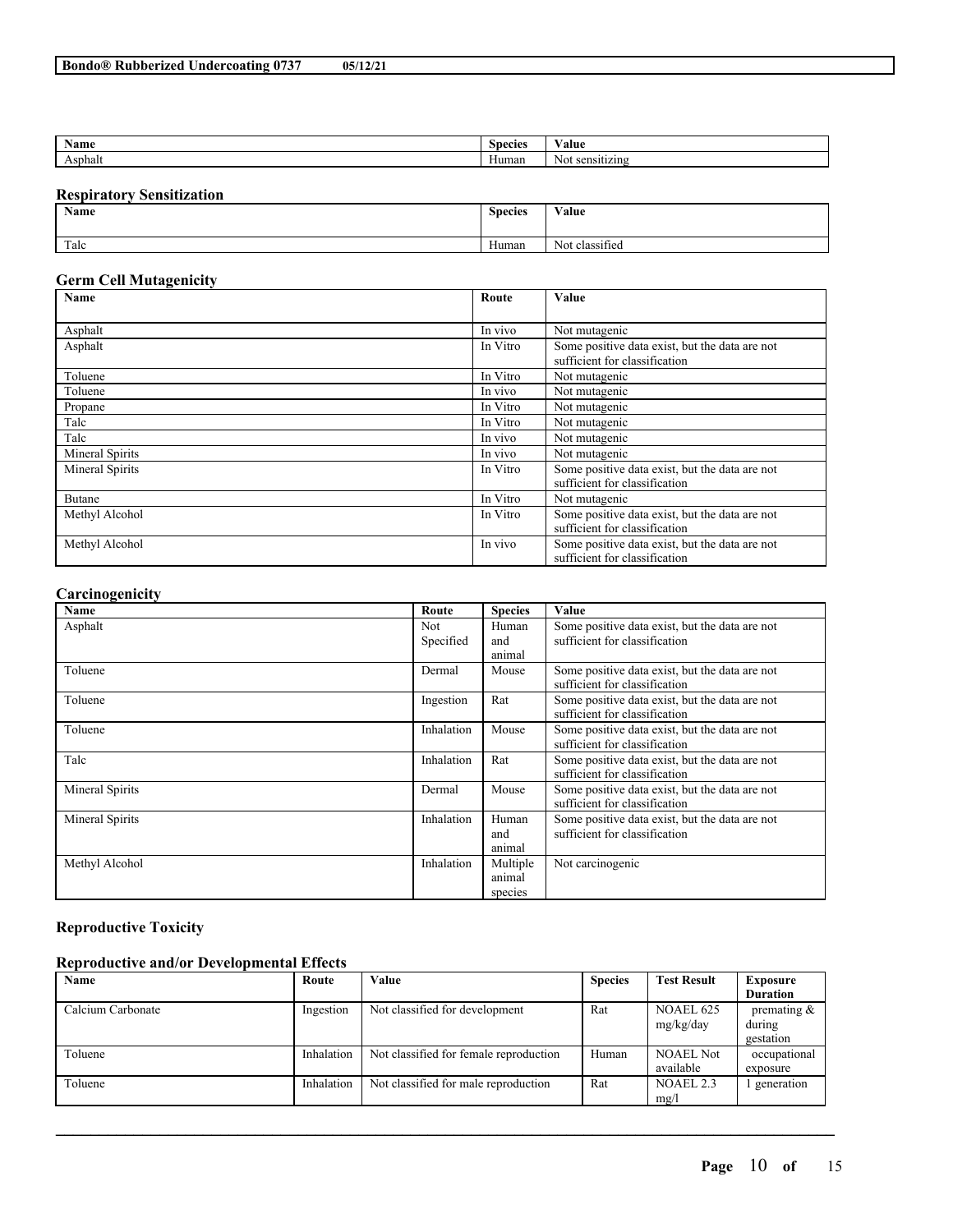| Toluene         | Ingestion  | Toxic to development                 | Rat   | LOAEL 520          | during       |
|-----------------|------------|--------------------------------------|-------|--------------------|--------------|
|                 |            |                                      |       | mg/kg/day          | gestation    |
| Toluene         | Inhalation | Toxic to development                 | Human | <b>NOAEL Not</b>   | poisoning    |
|                 |            |                                      |       | available          | and/or abuse |
| Talc            | Ingestion  | Not classified for development       | Rat   | <b>NOAEL 1,600</b> | during       |
|                 |            |                                      |       | mg/kg              | organogenesi |
|                 |            |                                      |       |                    | s            |
| Mineral Spirits | Inhalation | Not classified for development       | Rat   | <b>NOAEL 2.4</b>   | during       |
|                 |            |                                      |       | mg/l               | organogenesi |
|                 |            |                                      |       |                    | S            |
| Methyl Alcohol  | Ingestion  | Not classified for male reproduction | Rat   | <b>NOAEL 1,600</b> | 21 days      |
|                 |            |                                      |       | mg/kg/day          |              |
| Methyl Alcohol  | Ingestion  | Toxic to development                 | Mouse | <b>LOAEL 4,000</b> | during       |
|                 |            |                                      |       | mg/kg/day          | organogenesi |
|                 |            |                                      |       |                    | S            |
| Methyl Alcohol  | Inhalation | Toxic to development                 | Mouse | NOAEL 1.3          | during       |
|                 |            |                                      |       | mg/l               | organogenesi |
|                 |            |                                      |       |                    | s            |

## **Target Organ(s)**

# **Specific Target Organ Toxicity - single exposure**

| Name              | Route      | <b>Target Organ(s)</b>               | Value                                                                              | <b>Species</b>                    | <b>Test Result</b>            | <b>Exposure</b><br><b>Duration</b> |
|-------------------|------------|--------------------------------------|------------------------------------------------------------------------------------|-----------------------------------|-------------------------------|------------------------------------|
| Calcium Carbonate | Inhalation | respiratory system                   | Not classified                                                                     | Rat                               | <b>NOAEL</b><br>$0.812$ mg/l  | 90 minutes                         |
| Toluene           | Inhalation | central nervous<br>system depression | May cause drowsiness or<br>dizziness                                               | Human                             | <b>NOAEL Not</b><br>available |                                    |
| Toluene           | Inhalation | respiratory irritation               | Some positive data exist, but the<br>data are not sufficient for<br>classification | Human                             | <b>NOAEL Not</b><br>available |                                    |
| Toluene           | Inhalation | immune system                        | Not classified                                                                     | Mouse                             | <b>NOAEL</b><br>$0.004$ mg/l  | 3 hours                            |
| Toluene           | Ingestion  | central nervous<br>system depression | May cause drowsiness or<br>dizziness                                               | Human                             | <b>NOAEL Not</b><br>available | poisoning<br>and/or abuse          |
| Propane           | Inhalation | cardiac sensitization                | Causes damage to organs                                                            | Human                             | <b>NOAEL Not</b><br>available |                                    |
| Propane           | Inhalation | central nervous<br>system depression | May cause drowsiness or<br>dizziness                                               | Human                             | <b>NOAEL Not</b><br>available |                                    |
| Propane           | Inhalation | respiratory irritation               | Not classified                                                                     | Human                             | NOAEL Not<br>available        |                                    |
| Mineral Spirits   | Inhalation | central nervous<br>system depression | May cause drowsiness or<br>dizziness                                               | Human<br>and<br>animal            | <b>NOAEL Not</b><br>available |                                    |
| Mineral Spirits   | Inhalation | respiratory irritation               | Some positive data exist, but the<br>data are not sufficient for<br>classification |                                   | <b>NOAEL Not</b><br>available |                                    |
| Mineral Spirits   | Inhalation | nervous system                       | Not classified                                                                     | Dog                               | NOAEL 6.5<br>mg/l             | 4 hours                            |
| Mineral Spirits   | Ingestion  | central nervous<br>system depression | May cause drowsiness or<br>dizziness                                               | Professio<br>nal<br>judgeme<br>nt | <b>NOAEL Not</b><br>available |                                    |
| <b>Butane</b>     | Inhalation | cardiac sensitization                | Causes damage to organs                                                            | Human                             | <b>NOAEL Not</b><br>available |                                    |
| Butane            | Inhalation | central nervous<br>system depression | May cause drowsiness or<br>dizziness                                               | Human<br>and<br>animal            | <b>NOAEL Not</b><br>available |                                    |
| Butane            | Inhalation | heart                                | Not classified                                                                     | Dog                               | <b>NOAEL</b><br>5,000 ppm     | 25 minutes                         |
| <b>Butane</b>     | Inhalation | respiratory irritation               | Not classified                                                                     | Rabbit                            | <b>NOAEL Not</b><br>available |                                    |
| Methyl Alcohol    | Inhalation | blindness                            | Causes damage to organs                                                            | Human                             | <b>NOAEL Not</b><br>available | occupational<br>exposure           |
| Methyl Alcohol    | Inhalation | central nervous<br>system depression | May cause drowsiness or<br>dizziness                                               | Human                             | <b>NOAEL Not</b><br>available | not available                      |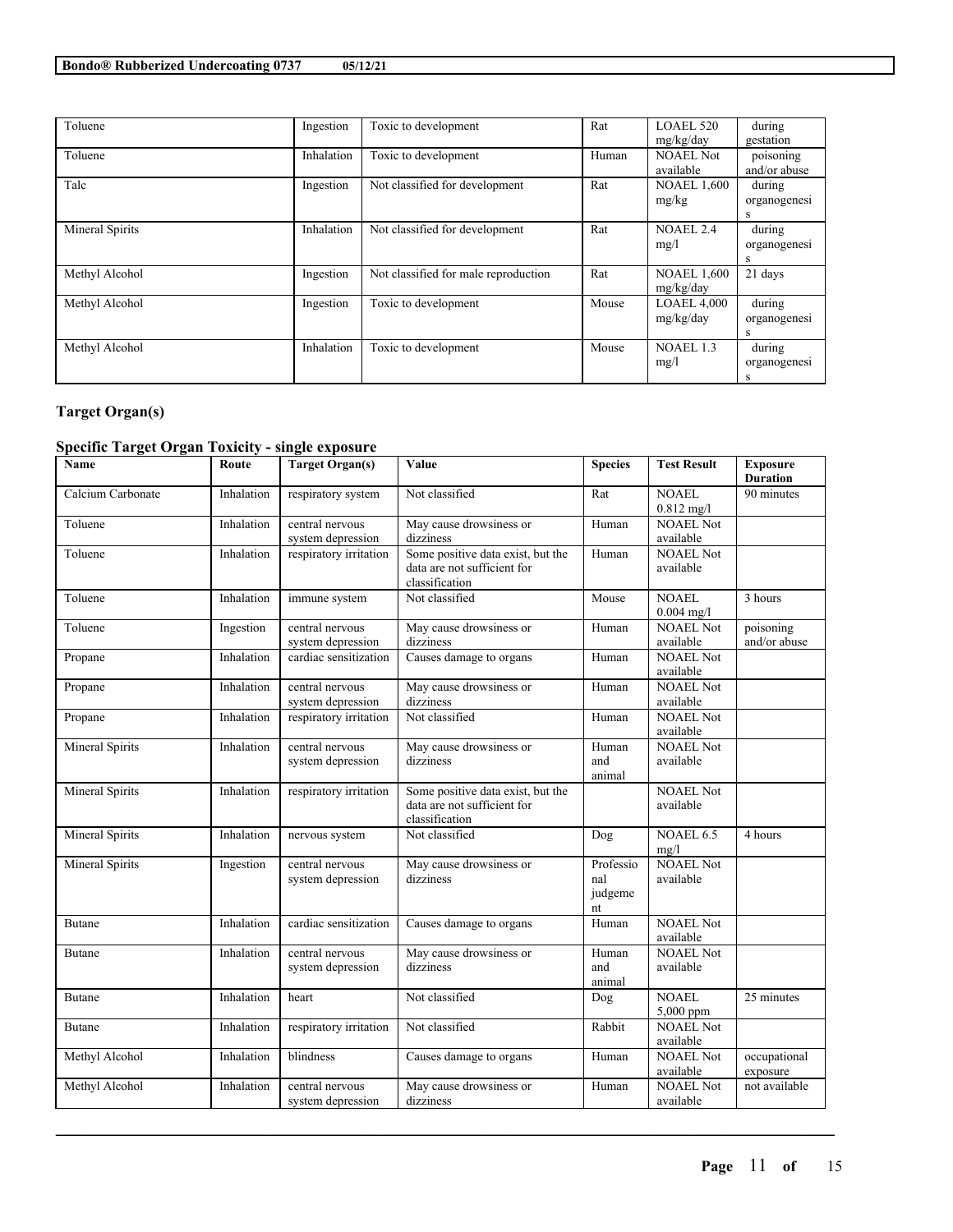| Methyl Alcohol | Inhalation | respiratory irritation | Some positive data exist, but the | Rat   | <b>NOAEL Not</b> | 6 hours      |
|----------------|------------|------------------------|-----------------------------------|-------|------------------|--------------|
|                |            |                        | data are not sufficient for       |       | available        |              |
|                |            |                        | classification                    |       |                  |              |
| Methyl Alcohol | Ingestion  | <b>blindness</b>       | Causes damage to organs           | Human | <b>NOAEL Not</b> | poisoning    |
|                |            |                        |                                   |       | available        | and/or abuse |
| Methyl Alcohol | Ingestion  | central nervous        | May cause drowsiness or           | Human | <b>NOAEL Not</b> | poisoning    |
|                |            | system depression      | dizziness                         |       | available        | and/or abuse |

# **Specific Target Organ Toxicity - repeated exposure**

| Name                   | Route      | <b>Target Organ(s)</b>                                          | Value                                                                              | <b>Species</b>                | <b>Test Result</b>                 | <b>Exposure</b><br><b>Duration</b> |
|------------------------|------------|-----------------------------------------------------------------|------------------------------------------------------------------------------------|-------------------------------|------------------------------------|------------------------------------|
| Calcium Carbonate      | Inhalation | respiratory system                                              | Not classified                                                                     | Human                         | <b>NOAEL Not</b><br>available      | occupational<br>exposure           |
| Asphalt                | Inhalation | respiratory system                                              | Not classified                                                                     | Human                         | <b>NOAEL Not</b><br>available      | occupational<br>exposure           |
| Toluene                | Inhalation | auditory system  <br>eyes   olfactory<br>system                 | Causes damage to organs through<br>prolonged or repeated exposure                  | Human                         | <b>NOAEL Not</b><br>available      | poisoning<br>and/or abuse          |
| Toluene                | Inhalation | nervous system                                                  | May cause damage to organs<br>though prolonged or repeated<br>exposure             | Human                         | <b>NOAEL Not</b><br>available      | poisoning<br>and/or abuse          |
| Toluene                | Inhalation | respiratory system                                              | Some positive data exist, but the<br>data are not sufficient for<br>classification | Rat                           | LOAEL 2.3<br>mg/l                  | 15 months                          |
| Toluene                | Inhalation | heart   liver   kidney<br>and/or bladder                        | Not classified                                                                     | Rat                           | <b>NOAEL 11.3</b><br>mg/l          | 15 weeks                           |
| Toluene                | Inhalation | endocrine system                                                | Not classified                                                                     | Rat                           | NOAEL 1.1<br>mg/l                  | 4 weeks                            |
| Toluene                | Inhalation | immune system                                                   | Not classified                                                                     | Mouse                         | <b>NOAEL Not</b><br>available      | 20 days                            |
| Toluene                | Inhalation | bone, teeth, nails,<br>and/or hair                              | Not classified                                                                     | Mouse                         | NOAEL 1.1<br>mg/l                  | 8 weeks                            |
| Toluene                | Inhalation | hematopoietic<br>system   vascular<br>system                    | Not classified                                                                     | Human                         | <b>NOAEL Not</b><br>available      | occupational<br>exposure           |
| Toluene                | Inhalation | gastrointestinal tract                                          | Not classified                                                                     | Multiple<br>animal<br>species | <b>NOAEL 11.3</b><br>mg/l          | 15 weeks                           |
| Toluene                | Ingestion  | nervous system                                                  | Some positive data exist, but the<br>data are not sufficient for<br>classification | Rat                           | NOAEL 625<br>mg/kg/day             | 13 weeks                           |
| Toluene                | Ingestion  | heart                                                           | Not classified                                                                     | Rat                           | <b>NOAEL</b><br>2,500<br>mg/kg/day | 13 weeks                           |
| Toluene                | Ingestion  | liver   kidney and/or<br>bladder                                | Not classified                                                                     | Multiple<br>animal<br>species | <b>NOAEL</b><br>2,500<br>mg/kg/day | 13 weeks                           |
| Toluene                | Ingestion  | hematopoietic<br>system                                         | Not classified                                                                     | Mouse                         | NOAEL 600<br>mg/kg/day             | 14 days                            |
| Toluene                | Ingestion  | endocrine system                                                | Not classified                                                                     | Mouse                         | NOAEL 105<br>mg/kg/day             | 28 days                            |
| Toluene                | Ingestion  | immune system                                                   | Not classified                                                                     | Mouse                         | NOAEL 105<br>mg/kg/day             | 4 weeks                            |
| Talc                   | Inhalation | pneumoconiosis                                                  | Causes damage to organs through<br>prolonged or repeated exposure                  | Human                         | <b>NOAEL Not</b><br>available      | occupational<br>exposure           |
| Talc                   | Inhalation | pulmonary fibrosis<br>respiratory system                        | Not classified                                                                     | Rat                           | <b>NOAEL 18</b><br>mg/m3           | 113 weeks                          |
| Mineral Spirits        | Inhalation | nervous system                                                  | Not classified                                                                     | Rat                           | LOAEL 4.6<br>mg/l                  | 6 months                           |
| Mineral Spirits        | Inhalation | kidney and/or<br>bladder                                        | Not classified                                                                     | Rat                           | LOAEL 1.9<br>mg/l                  | 13 weeks                           |
| Mineral Spirits        | Inhalation | respiratory system                                              | Not classified                                                                     | Multiple<br>animal<br>species | NOAEL 0.6<br>mg/l                  | 90 days                            |
| <b>Mineral Spirits</b> | Inhalation | bone, teeth, nails,<br>and/or hair   blood  <br>liver   muscles | Not classified                                                                     | Rat                           | NOAEL 5.6<br>mg/l                  | 12 weeks                           |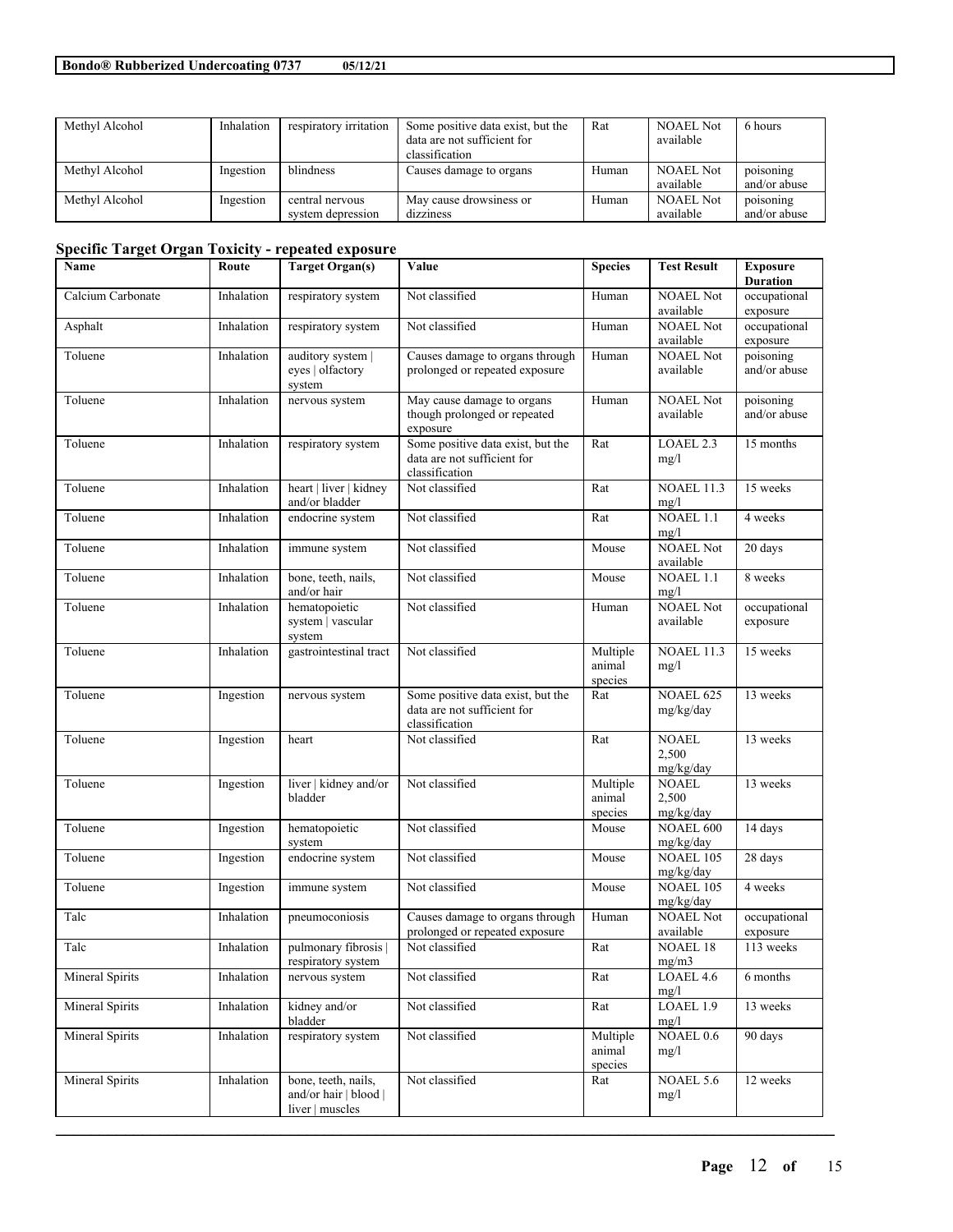| Mineral Spirits | Inhalation | heart              | Not classified | Multiple | NOAEL 1.3         | 90 days |
|-----------------|------------|--------------------|----------------|----------|-------------------|---------|
|                 |            |                    |                | animal   | mg/l              |         |
|                 |            |                    |                | species  |                   |         |
| Butane          | Inhalation | kidney and/or      | Not classified | Rat      | <b>NOAEL</b>      | 90 days |
|                 |            | bladder   blood    |                |          | 4,489 ppm         |         |
| Methyl Alcohol  | Inhalation | liver              | Not classified | Rat      | <b>NOAEL 6.55</b> | 4 weeks |
|                 |            |                    |                |          | mg/l              |         |
| Methyl Alcohol  | Inhalation | respiratory system | Not classified | Rat      | <b>NOAEL 13.1</b> | 6 weeks |
|                 |            |                    |                |          | mg/l              |         |
| Methyl Alcohol  | Ingestion  | liver $ $ nervous  | Not classified | Rat      | <b>NOAEL</b>      | 90 days |
|                 |            | system             |                |          | 2,500             |         |
|                 |            |                    |                |          | mg/kg/day         |         |

#### **Aspiration Hazard**

| Name             | ⁄ alue          |
|------------------|-----------------|
| <b>CONTINUES</b> | Aspiration      |
| oluene           | hazaro          |
| .                | `hazaro         |
| Spirits          | Aspiration      |
| l al             | 10 <sup>1</sup> |

Please contact the address or phone number listed on the first page of the SDS for additional toxicological information **on this material and/or its components.**

## **SECTION 12: Ecological information**

## **Ecotoxicological information**

Please contact the address or phone number listed on the first page of the SDS for additional ecotoxicological information on this material and/or its components.

## **Chemical fate information**

Please contact the address or phone number listed on the first page of the SDS for additional chemical fate information on this material and/or its components.

# **SECTION 13: Disposal considerations**

#### **13.1. Disposal methods**

Dispose of contents/ container in accordance with the local/regional/national/international regulations.

Incinerate in a permitted waste incineration facility. Facility must be capable of handling aerosol cans. As a disposal alternative, utilize an acceptable permitted waste disposal facility. Empty drums/barrels/containers used for transporting and handling hazardous chemicals (chemical substances/mixtures/preparations classified as Hazardous as per applicable regulations) shall be considered, stored, treated & disposed of as hazardous wastes unless otherwise defined by applicable waste regulations. Consult with the respective regulating authorities to determine the available treatment and disposal facilities.

 $\mathcal{L}_\mathcal{L} = \mathcal{L}_\mathcal{L} = \mathcal{L}_\mathcal{L} = \mathcal{L}_\mathcal{L} = \mathcal{L}_\mathcal{L} = \mathcal{L}_\mathcal{L} = \mathcal{L}_\mathcal{L} = \mathcal{L}_\mathcal{L} = \mathcal{L}_\mathcal{L} = \mathcal{L}_\mathcal{L} = \mathcal{L}_\mathcal{L} = \mathcal{L}_\mathcal{L} = \mathcal{L}_\mathcal{L} = \mathcal{L}_\mathcal{L} = \mathcal{L}_\mathcal{L} = \mathcal{L}_\mathcal{L} = \mathcal{L}_\mathcal{L}$ 

# **SECTION 14: Transport Information**

For Transport Information, please visit http://3M.com/Transportinfo or call 1-800-364-3577 or 651-737-6501.

# **SECTION 15: Regulatory information**

## **15.1. US Federal Regulations**

Contact 3M for more information.

## **EPCRA 311/312 Hazard Classifications:**

**Physical Hazards**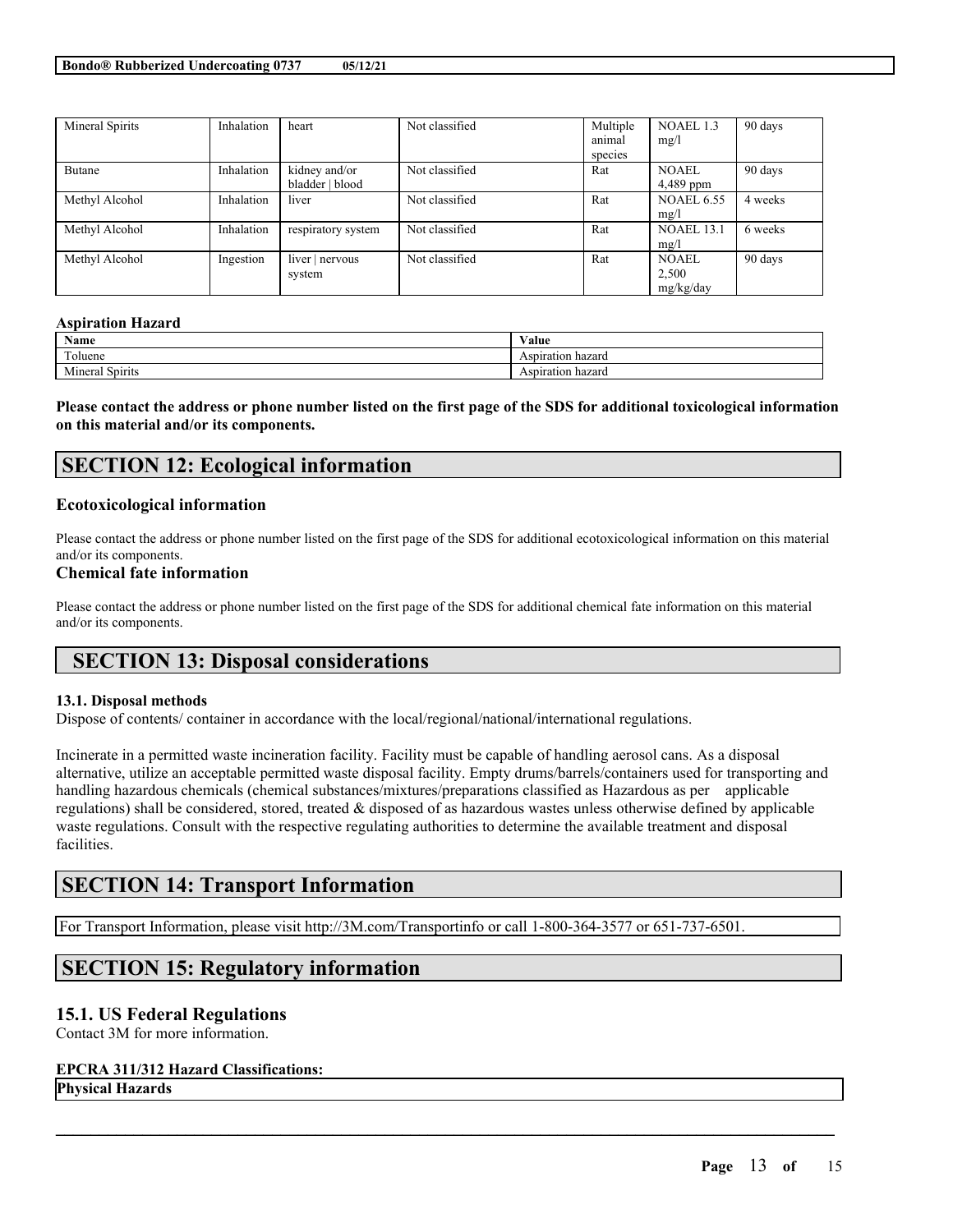| Flammable (gases, aerosols, liquids, or solids)              |
|--------------------------------------------------------------|
| Gas under pressure                                           |
| <b>Health Hazards</b>                                        |
|                                                              |
| Reproductive toxicity                                        |
| Serious eye damage or eye irritation                         |
| Skin Corrosion or Irritation                                 |
| Specific target organ toxicity (single or repeated exposure) |

## Section 313 Toxic Chemicals subject to the reporting requirements of that section and 40 CFR part 372 (EPCRA):

| Ingredient     | C.A.S. No | $\%$ by Wt            |
|----------------|-----------|-----------------------|
| Toluene        | 108-88-3  | Trade Secret 10 - 30  |
| Methyl Alcohol | 67-56-1   | Trade Secret $\leq$ 2 |

## **15.2. State Regulations**

Contact 3M for more information.

## **15.3. Chemical Inventories**

The components of this product are in compliance with the chemical notification requirements of TSCA. All required components of this product are listed on the active portion of the TSCA Inventory.

Contact 3M for more information.

## **15.4. International Regulations**

Contact 3M for more information.

**This SDS has been prepared to meet the U.S. OSHA Hazard Communication Standard, 29 CFR 1910.1200.**

# **SECTION 16: Other information**

## **NFPA Hazard Classification**

**Health:** 2 **Flammability:** 4 **Instability:** 0 **Special Hazards:** None **Aerosol Storage Code:** 3

National Fire Protection Association (NFPA) hazard ratings are designed for use by emergency response personnel to address the hazards that are presented by short-term, acute exposure to a material under conditions of fire, spill, or similar emergencies. Hazard ratings are primarily based on the inherent physical and toxic properties of the material but also include the toxic properties of combustion or decomposition products that are known to be generated in significant quantities.

## **HMIS Hazard Classification**

**Health:** \*4 **Flammability:** 4 **Physical Hazard:** 0 **Personal Protection:** X - See PPE section.

Hazardous Material Identification System (HMIS® IV) hazard ratings are designed to inform employees of chemical hazards in the workplace. These ratings are based on the inherent properties of the material under expected conditions of normal use and are not intended for use in emergency situations. HMIS® IV ratings are to be used with a fully implemented HMIS® IV program. HMIS® is a registered mark of the American Coatings Association (ACA).

| <b>Document Group:</b> | 29-9612-2 | <b>Version Number:</b>  | 4.01     |
|------------------------|-----------|-------------------------|----------|
| <b>Issue Date:</b>     | 05/12/21  | <b>Supercedes Date:</b> | 05/22/18 |

 $\mathcal{L}_\mathcal{L} = \mathcal{L}_\mathcal{L} = \mathcal{L}_\mathcal{L} = \mathcal{L}_\mathcal{L} = \mathcal{L}_\mathcal{L} = \mathcal{L}_\mathcal{L} = \mathcal{L}_\mathcal{L} = \mathcal{L}_\mathcal{L} = \mathcal{L}_\mathcal{L} = \mathcal{L}_\mathcal{L} = \mathcal{L}_\mathcal{L} = \mathcal{L}_\mathcal{L} = \mathcal{L}_\mathcal{L} = \mathcal{L}_\mathcal{L} = \mathcal{L}_\mathcal{L} = \mathcal{L}_\mathcal{L} = \mathcal{L}_\mathcal{L}$ DISCLAIMER: The information in this Safety Data Sheet (SDS) is believed to be correct as of the date issued. 3M MAKES